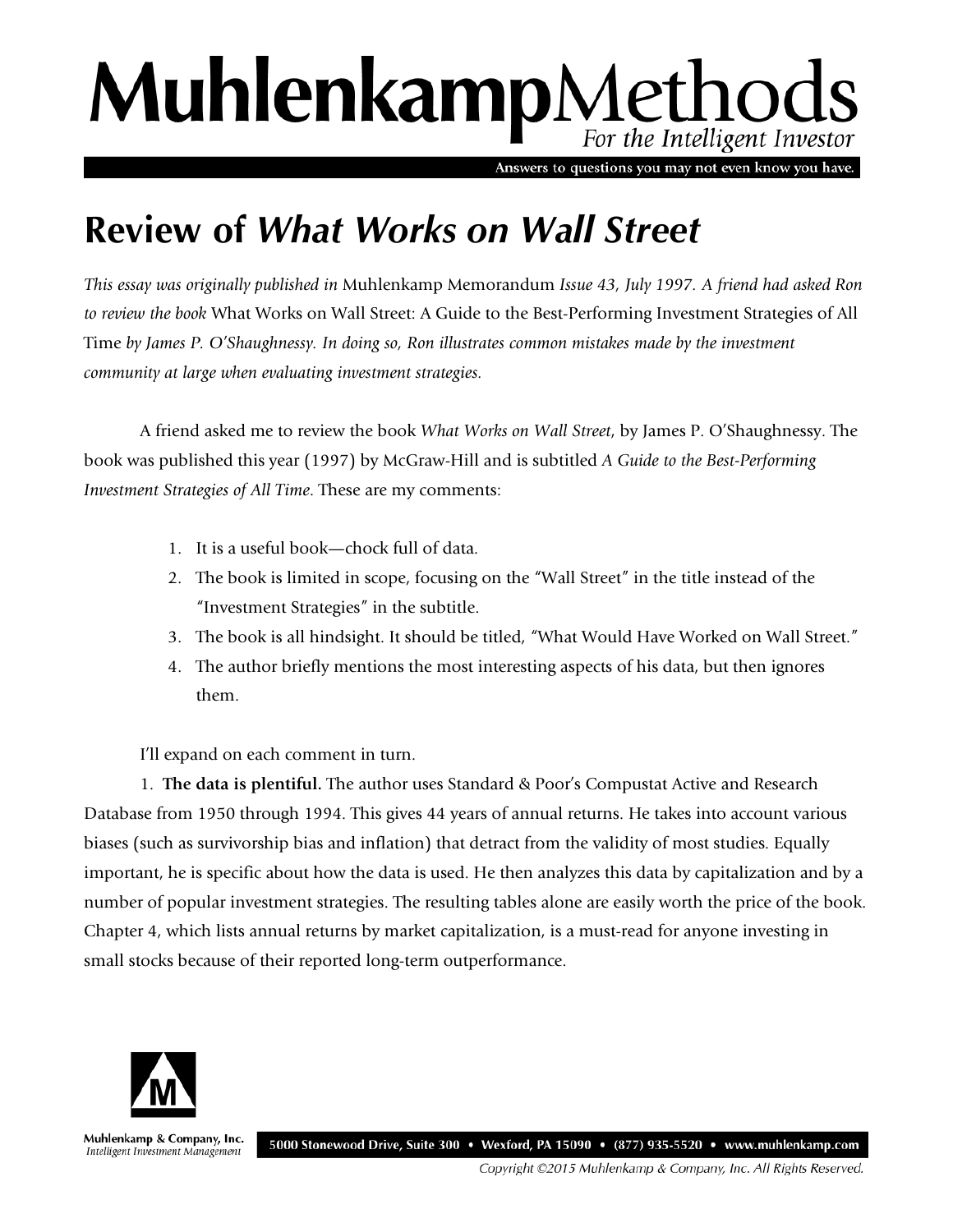O'Shaughnessy finds that the source of the small-stock outperformance was in stocks of less than \$25 million capitalization. Even "small cap" funds invest in stocks averaging over 10 times \$25 million.

2. **The book is limited in scope.** It looks only at stocks. Granted that is the charter in the title, but at various times during the last 44 years, there have been periods when the best-performing investment strategies included real estate, gold, bonds, certificates of deposit, Chinese ceramics, oil and gas, and others. I mention this more as a reminder than as a criticism. If the data is available, which I doubt, a similar treatment of these vehicles would make a useful book.

3. **The book is all hindsight.** I believe Warren Buffett has said, "If the future were a repeat of the past, all librarians would be rich." The book should be titled, "What Would Have Worked on Wall Street—If We'd Had a Crystal Ball Forty-Four Years Ago." But even a crystal ball is insufficient. As a practical matter, a profitable strategy is only useful if it was identifiable *at the time*, and if the strategy had a strong enough rationale to cause investors to believe in it with enough conviction to put money on the line *at the time*. Otherwise, saying low price-to-sales is a useful strategy is no more profound than saying, "I wish I'd have bought Coca-Cola."

O'Shaughnessy ignores prior attempts at determining "the best performing investment strategies." These attempts include *Risk and Returns from Common Stocks and Security Prices in a Competitive Market* by Richard Brealy, which were published by MIT Press in 1969 and 1971, respectively. *Stock Market Logic* by Norman Fosback, published in 1976, is a rational, comprehensive review of stock market indicators, econometrics, and stock selection theories, culminating in "A Total Financial Management System." If O'Shaughnessy's unstated premise (what has worked in the past will work in the future) is true, then *Stock Market Logic*, which described what works well on Wall Street, should have provided the key to wealth. Fosback now publishes *Mutual Funds Magazine*. It would be interesting to read his review of the current book.

4. However, my real criticism is: **the book doesn't make good use of the data it presents**. O'Shaughnessy's conclusions are based on the results of the entire 44-year period. Yet on page 144, O'Shaughnessy prints tables showing the Compound Annual Rates of Return by Decade for the strategies of High & Low Price to Earnings, High & Low Price to Book, High & Low Price to Cash Flow, High & Low Price to Sales, and High Yield.

A quick look shows that none of the strategies was optimal for two successive decades. In the large stock universe, the optimal strategy in the 1950s was *low* price to cash flow. In the 1960s, it was *high* price



Muhlenkamp & Company, Inc. 5000 Stonewood Drive, Suite 300 • Wexford, PA 15090 • (877) 935-5520 • www.muhlenkamp.com Intelligent Investment Management

Copyright ©2015 Muhlenkamp & Company, Inc. All Rights Reserved.